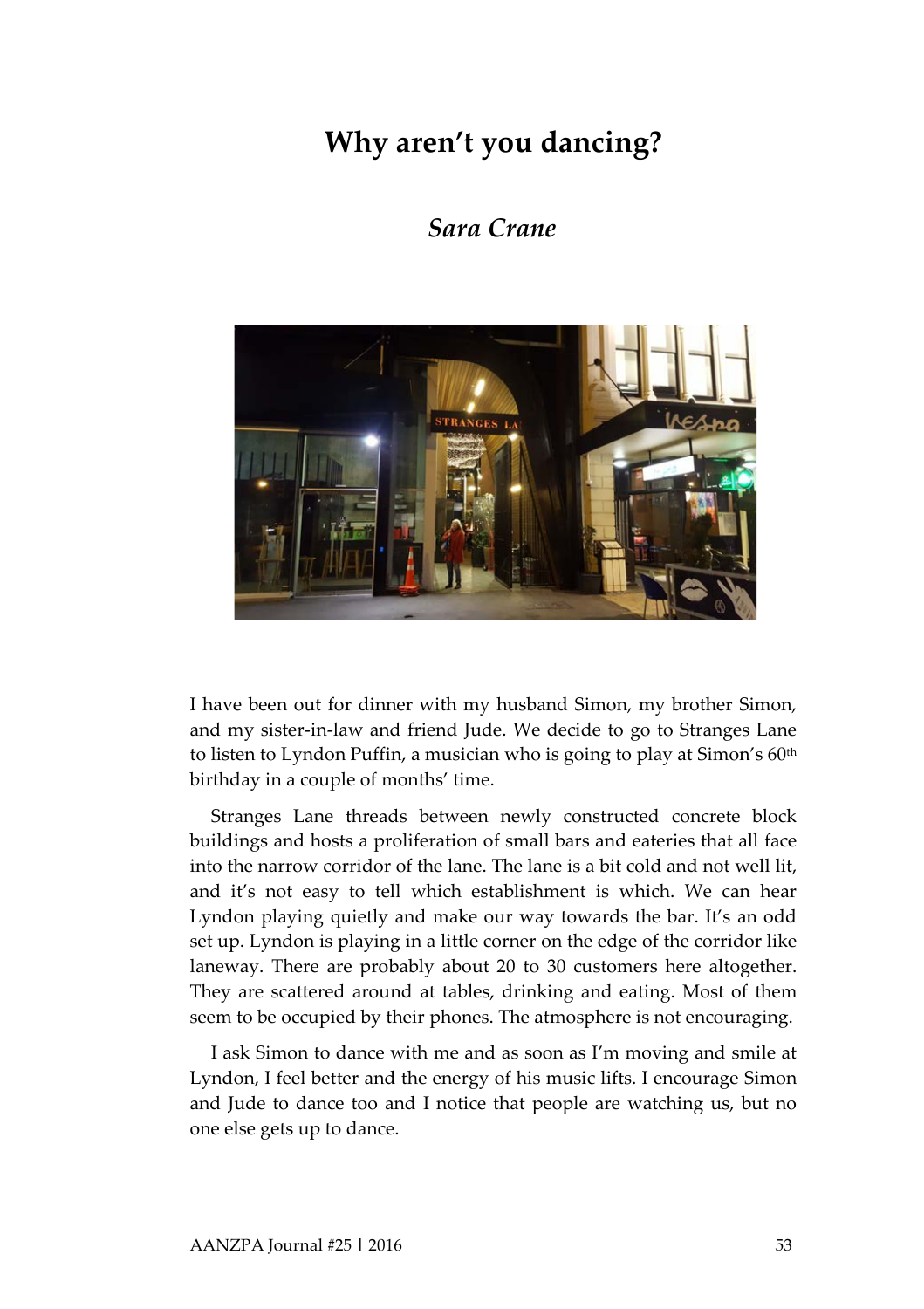In this moment, I am conscious of a strong longing to include others in the enjoyment that I am experiencing. I am struck by the way in which Lyndon's energy increases when the audience responds. As I look around, I am sure that at least some of the crowd are on the edge of including themselves in the dance.

I really want to encourage others to dance, so I make a decision to act in a way that will be a challenge for me. If I want to get something going here, I will have to do it fully. It would be easy to let my well-masked shyness and my personal distaste of intrusion to let me off the hook. I will ask every single person 'Why aren't you dancing?' Not in a critical way, but from the role of a friendly inclusive host.

I realize that I will be asking them to take a risk, a risk to be active and expressive. There may be role tests, and my assessment is that many of them have the capacity to rise up. I think they are up for it. I will find out.

I look around and approach the young couple nearest us. They looked friendly and are talking to each other. An easy first encounter. They reply to my query 'We're exhausted after work but we like watching you dance.' And 'We didn't really notice the music until you started dancing, we'll come back.' At this point, I'm realizing that this experiment may take some time. I'm alerted to the fact that I need to be prepared to engage. It's not just a survey.

The man sitting on his own nearest the exit looks up from his phone. 'I don't have anyone to dance with,' he quips. 'Come and dance with me,' I suggest and feel slightly taken aback when jumps up and joins me on the floor space near Lyndon (I can't call it a dance floor. It's part of the corridor.) I enjoy a couple of dances with him and then tell him that I'm going to ask everyone, 'Why aren't you dancing?' He says 'Good on you. I'm going to have another beer.' A little later I notice him waving to me cheerfully as he leaves the lane.

I sit down with a group of young people finishing pizza and beer and ask them, 'Why aren't you dancing?' They want to know why I want to know. I explain that I felt cold and a bit of an outsider when I came in but when I started dancing, I noticed that I enjoyed myself and so did the musician. Two of the guys say 'Why not' and get up. The girls say 'I might later.' I remark that sometimes I feel a bit self-conscious if there's nobody else dancing and then I just focus on the music for a while. One of the girls accepts my tentative doubling. She grins, pushes her plate aside and gets up. Then a couple more of their friends join in.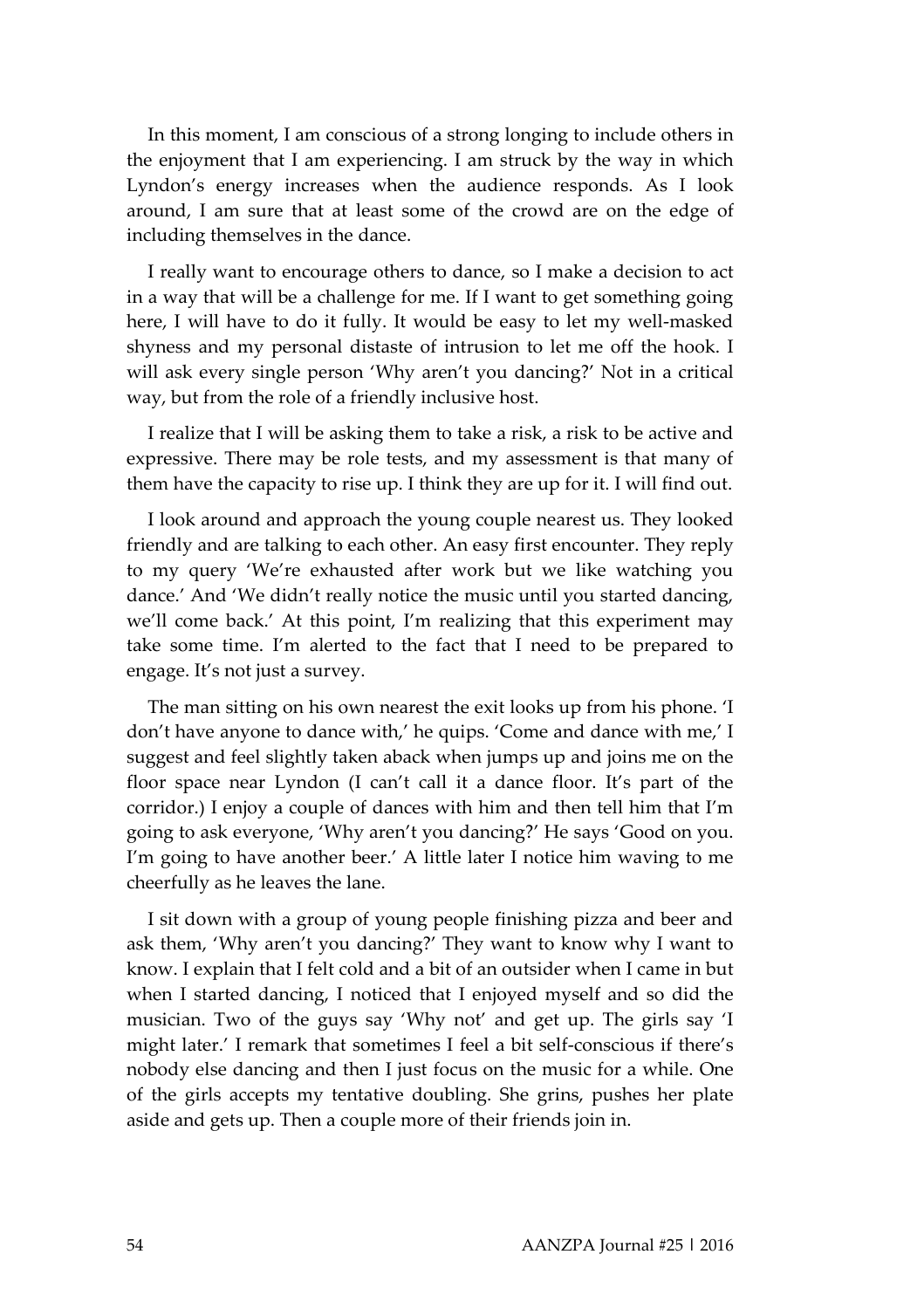Next I ask the young man standing up on his own by the wall, 'Why aren't you dancing?' He says he'd love to but he's the security guard. I feel a bit silly and move on to the next table.

One of the young men says that this is his first day in Christchurch and he doesn't know anyone. So I ask where he's from and when he says Denmark, I'm able to introduce him to the Danish girl at the next-door table. This is becoming fun.

I am not nervous anymore so I have another little dance myself before chatting to the next group. Every time I ask 'Why aren't you dancing?' I get a response.

'I can't dance,' says a girl sitting on her own. Her words affect me a great deal. I feel cautious and respond, 'I think I mostly enjoy the music more when I'm dancing but sometimes I just like to listen.' I sit quietly with her and we watch the dancers and listen to the music together until she gets up and goes over to the bar. She turns and smiles at me as I bend down to talk with the group sitting at another table and I smile back. It turns out they are not together. They are simply waiting for food. They seem delighted to meet one another.

By the time I get to the end of the lane, there are more people dancing than not. Even the ones not dancing look more engaged and are connecting with one another. I have made some introductions by asking who they've come with. I've discovered that most of the young people are travellers and together we find out who is from where.

Lyndon is on a roll and the energy is high.

At the end of the evening, we all stand in a circle and sing together for the last number. I feel a strong sense of enjoyment as I look around and take in the warmth of expression through eye contact and holding hands. Everyone is holding hands! People are talking to one another with animation as they move out into the frosty night.

As I look backwards down the corridor, it does not look grey and uninviting. I see a mysterious alleyway full of potential. My perception of the physical space has profoundly altered through my experience.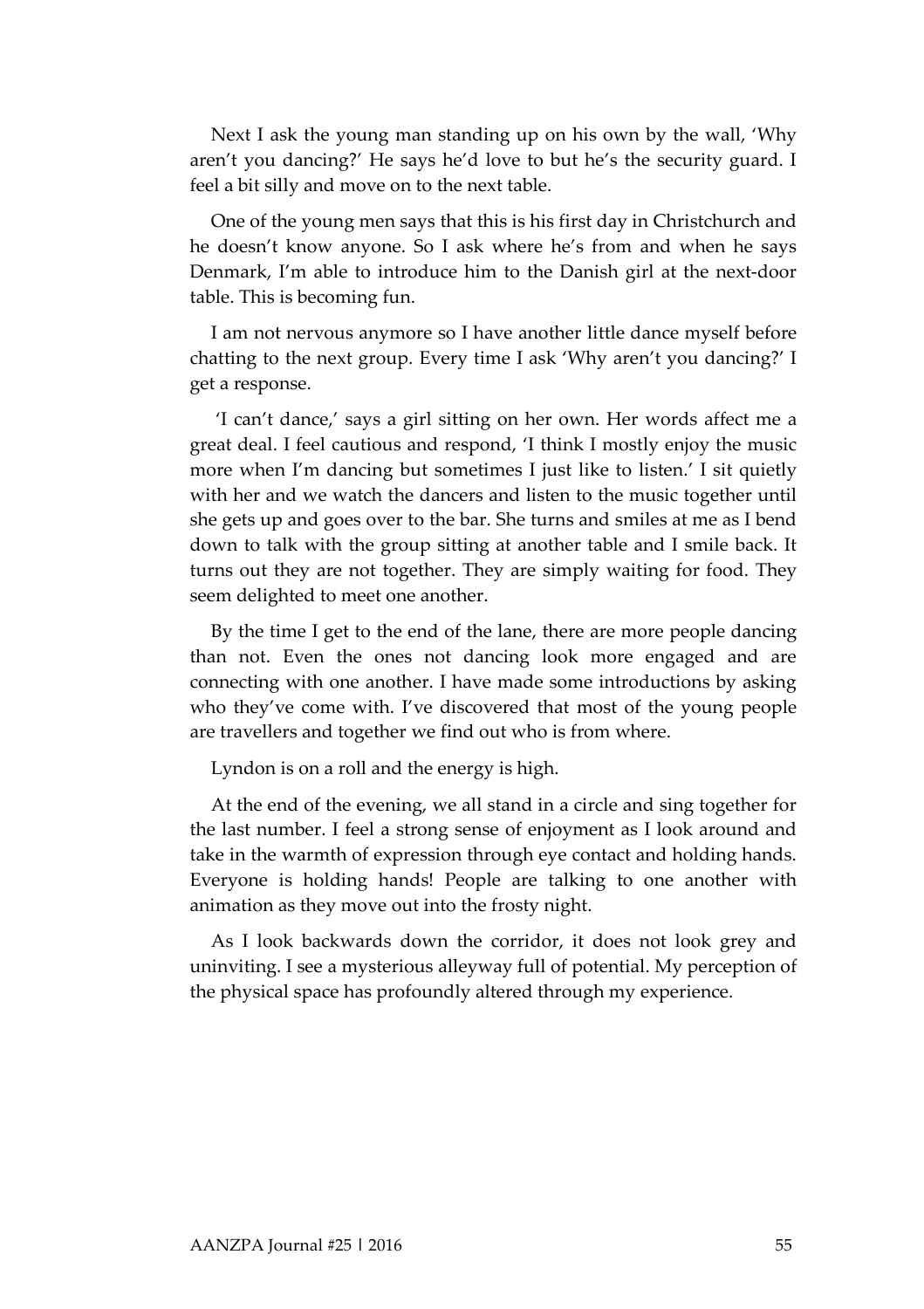## **Reflections**

My whole notion of community has changed since the Christchurch earthquakes. I had previously considered that community grew in a place and was connected to specific groups of people. But in the 2011 earthquake, I lost the central city community in which I had worked, the people, the places, our shared dreams, the things we did together. I felt as if I had lost part of my identity. It is not surprising that I long for a sense of shared community and of belonging, and I recognize that desire in others; the ones who stayed, as well as those who have left their own places of belonging and are travelling through, or settling in, Christchurch.

My current view is that community and a sense of belonging can emerge freely from within any group, and that validity is found in the shared experience and may be fleeting. I speculate about the ways in which I can use this knowledge to create enough connectedness in this new phase of my life, and the ways in which I can co-create this sense of intimacy with others.

I notice how life giving even little snippets of shared experience can be. To take the smallest opportunity to encourage people to connect with one another seems a worthwhile endeavour in the reduction of isolation and in the service of humanity.

I hypothesise that it is possible and worthwhile to create these small opportunities for community and belonging that bring joy and solace, and this may well have a ripple effect. My dream is that people all over the world will become more active sociometrists, highly valuing relationship and having the ability to make intelligent, sensitive and potent interventions. I have a vision of communities celebrating life in relevant ways so that steady relationships and joy are part of the everyday norms.

I am aware that the roles I warm up to are crucial in enabling me to be effective. Openness and flexibility, a playful touch, and attention to emotional tone and timing assist me to follow the warm-up of a group (or a non-group). My over-developed functioning as saviour of the world and mother of all need severe restraints. I have to let go of the 'what ifs', the endless possibility of more.